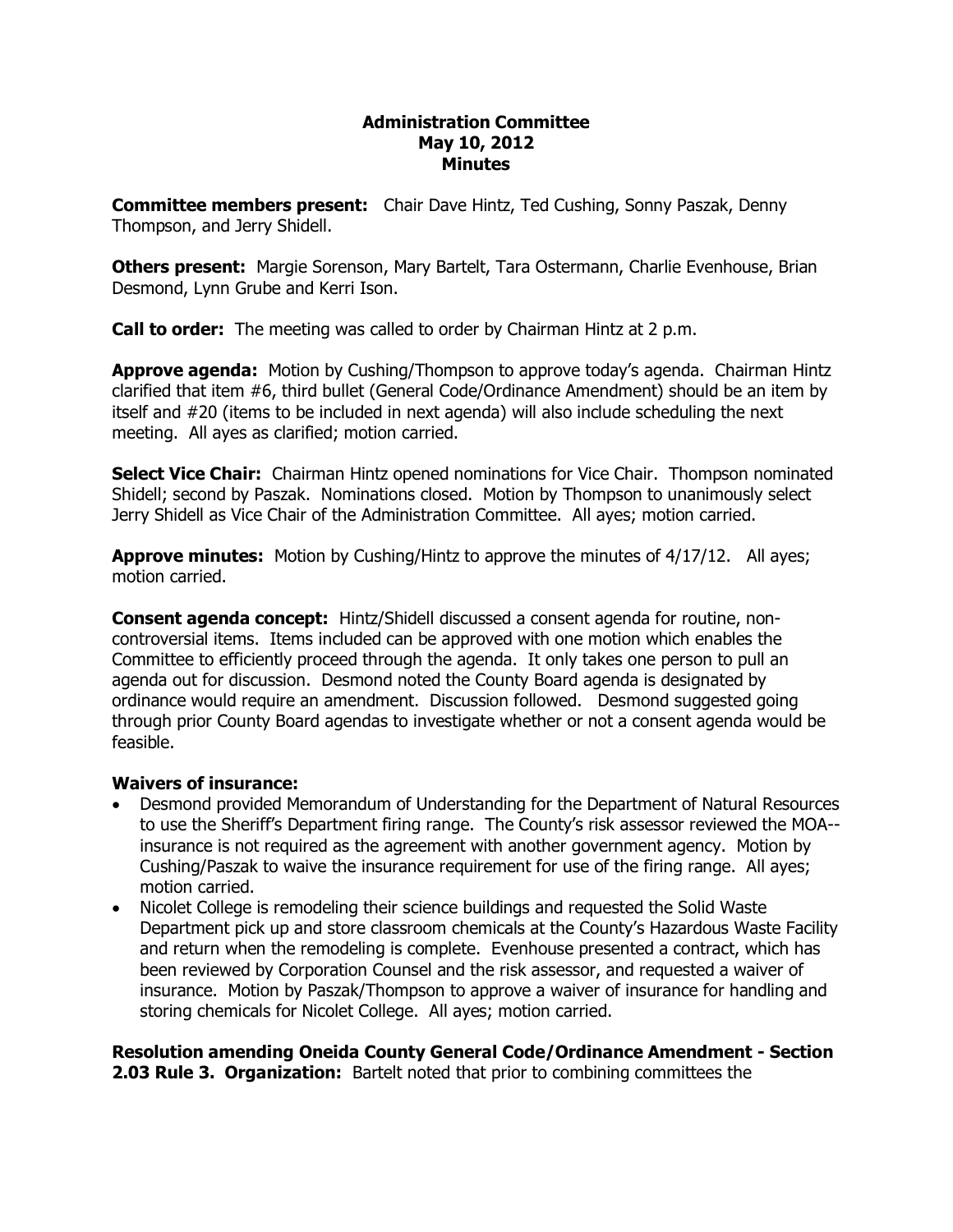Administration Committee May 10, 2012 Page 2 of 4

Resolutions & Ordinances Committee would meet Thursday or Friday prior to County Board to review resolutions. According to County Code, resolutions must be submitted to the County Clerk's office by 9 a.m. the Thursday prior to County Board. If this practice continues, the Administration Committee would need to meet after that deadline but prior to County Board. Bartelt suggested moving the resolution deadline to the Tuesday prior to County Board, which would allow her office to get the packets out sooner, give Supervisors additional time to review the resolutions and also provide time for Committee review. Lengthy discussion followed regarding different options to address the issue which included designating a subcommittee to review the resolutions or eliminating review duties from the Administration Committee and requiring the County Clerk, Finance Director and Corporation Counsel to review the resolutions. After discussion, two meetings were scheduled for June. Desmond will review the County Code to determine if any of the suggestions are possible. The item was tabled until next month.

# **Vouchers, reports and purchase orders:**

County Clerk:

· Motion by Paszak/Shidell to approve the vouchers and blanket purchase orders as presented. All ayes; motion carried.

Treasurer:

- · Motion by Cushing/Thompson to approve the April Statement of Cash Account as presented. All ayes; motion carried.
- · Motion by Cushing/Paszak to approve the Treasurer's bills as presented. All ayes; motion carried.

Finance:

- · Motion by Cushing/Thompson to approve the Finance bills and blanket purchase orders as presented. All ayes; motion carried.
- · Discussion was held regarding the general investment report. Motion by Thompson/Paszak to accept the investment summary as presented. All ayes; motion carried.
- · Sorenson reported an error was made in figuring the 2012 levy limits and provided an informational handout. She has reported the error to the auditors and has spoken to the Department of Revenue (DOR). The penalty for reporting excess levy is reduced shared revenues from the state. Sorenson provided a resolution for review requesting the same remedy as the City of Fox Lake and to also encourage associations to support legislation to have the DOR create a mechanism to allow for correction of levy limit errors and recommended sending it to the Legislature. Corporation Counsel has reviewed the resolution. Discussion followed. Motion by Thompson/Paszak to approve the resolution and forward to the June County Board meeting for approval. All ayes; motion carried.

ITS:

Grube noted Oneida County has a centralized computer department -- expenses for all computers, supplies, connectivity, etc. are handled by the ITS Department. Discussion was held on the vouchers. Motion by Cushing/Thompson to approve the vouchers as presented. Discussion followed. All ayes; motion carried.

**Out-of-county travel:** Bartelt requested permission to attend the WI County Clerks Annual Convention 6/2427 in Sheboygan County. Motion by Cushing/Thompson to approve the out of-county travel request as presented. All ayes; motion carried.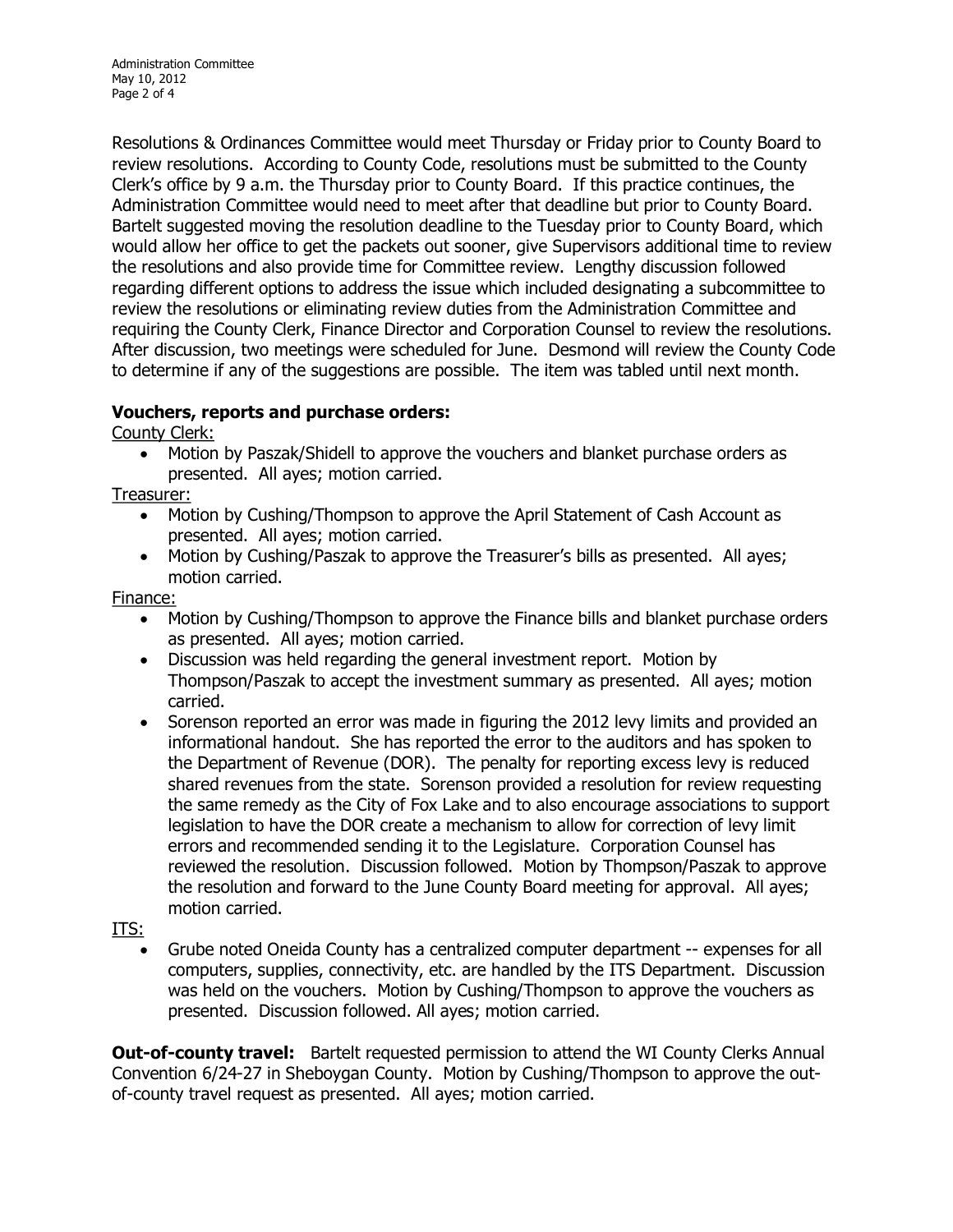**Line item transfers:** Motion by Thompson/Cushing to approve the line item transfers for Health Insurance, Department on Aging, Forestry, Public Health and Highway Department as presented. All ayes; motion carried.

**2012 Departmental Information Document:**  Sorenson noted the Departmental Information Document (DID) is due to be updated again in 2012. Sorenson provided a memo for Committee signature regarding the DID. Motion by Cushing/Paszak directing Finance Director Margie Sorenson to send out the DID instruction letter. All ayes; motion carried.

## **Resolution for line item transfers:** None.

**Authorization for attendance at Mining Meetings and Treasurer/Consultant of OCEDC:** Hintz requested permission to receive mileage and per diem as he is a consultant to the Mining meetings and OCEDC. Discussion followed. Motion by Thompson/Paszak to authorize per diem and mileage for Hintz to attend Mining and OCEDC meetings as a consultant (outside of the regular meetings) through 12/31/12. Discussion followed. Ayes: Cushing, Shidell, Paszak, Thompson. Abstained: Hintz. Motion carried.

### **Resolutions to come before the Oneida County Board of Supervisors at their April 17, 2012 meeting:**

- **Resolution #043-2012** offered by the Land Records Committee regarding a Quit Claim Deed – Town of Three Lakes. No fiscal impact.
- · **Resolution #0442012** offered by the Land Records Committee regarding a Quit Claim Deed – Town of Lake Tomahawk. No fiscal impact.
- · **Resolution #0452012** offered by Supervisor Bob Martini adding additional language to the Oneida County Board of Supervisors "Code of Conduct" – Code of Ethics. No fiscal impact.
- · **Resolution #0462012** offered by the Solid Waste & Buildings & Grounds Committee regarding the re-naming of the former Northern Advantage Job Center. No fiscal impact.

Motion by Cushing/Thompson to approve the resolutions as presented and forward to County Board for consideration. All ayes; motion carried.

**Resolution and ordinance review alternatives:** Covered under "Resolution amending Oneida County General Code/Ordinance Amendment Section 2.03 Rule 3. Organization" listed above.

Cushing was excused at 3:38 p.m.

**Closed session:** Motion by Thompson/Paszak to enter into closed session pursuant to section  $19.85(1)(c)$ , (f), and (g), Wis. Stats., for the purpose of: (1) considering the employment and performance evaluation of an Oneida County employee; and, (2) considering financial, medical, social, or personal histories or disciplinary data of specific persons, preliminary consideration of specific personnel problems or the investigation of specific charges, which, if discussed in public would likely have an adverse effect on the reputation of the person referred to in such data; and (3) conferring with legal counsel concerning strategy to be adopted by the governmental